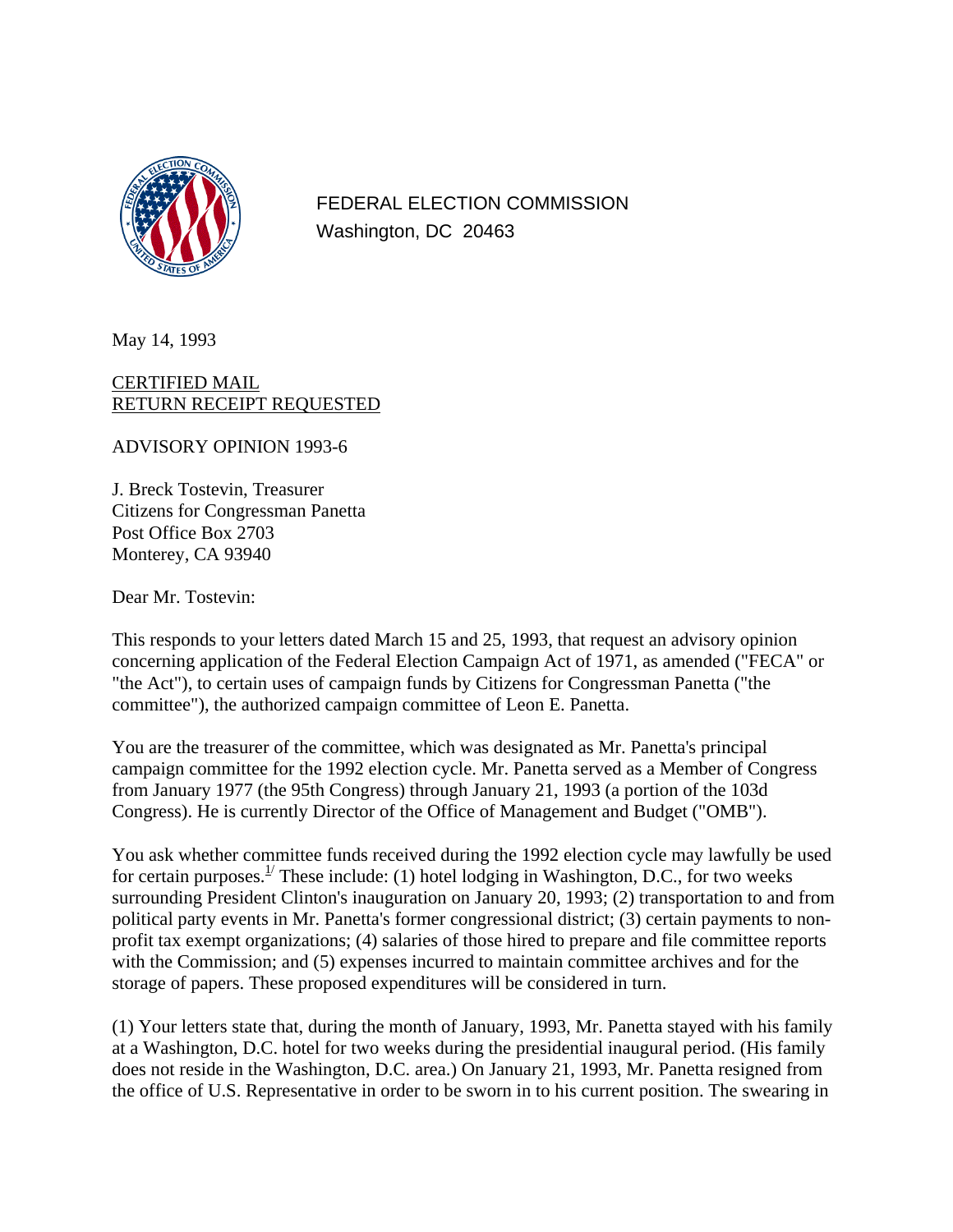occurred on January 22, 1993. He remained with his family at the same hotel until January 29, 1993.

You explain that, prior to his being sworn in as Director of OMB, Mr. Panetta shared a rented townhouse with three other Members of Congress. Because the OMB legal counsel advised Mr. Panetta that a conflict of interest would arise if he were to continue to reside with members of the legislative branch, Mr. and Mrs. Panetta immediately began to look for other permanent living arrangements for him. Mr. Panetta was able to move to new housing on January 29, 1993, when he vacated his lodging at the hotel.

You further explain that Mr. Panetta was required to vacate his office in the House of Representatives when he was sworn in as Director of OMB, that is, on January 22, 1993. He was not provided with transitional office space either by President Clinton's transition office or by OMB before his nomination as Director of OMB was confirmed.

The hotel space where Mr. Panetta stayed afforded him office space during the transition in order to hold necessary meetings, as well as to have space in which to work during the transition period. This work included both OMB work, final elements of work from his congressional office, and work on the logistics of the move from the congressional office to OMB. Since Mrs. Panetta, as the unpaid district administrator for Mr. Panetta for 16 years, was quite familiar with his office files and systems, she worked with him "on the closure of the congressional office" and on his transition to OMB. The hotel space was also used to entertain and meet with residents of the 17th Congressional District of California who visited Washington, D.C. during this two week time-frame.

You ask whether the committee may pay the costs of the hotel space for the second week of use, i.e., from January 22 through January 29, 1993. As of January 22, Mr. Panetta no longer qualified as a holder of or candidate for Federal office. However, the space was used in part to wind down congressional business and to entertain constituents from Mr. Panetta's congressional district.

Several provisions of the Act and Commission regulations are applicable to the proposed uses of committee funds. Firstly, the disclosure provisions contemplate that authorized candidate committees will make payments "to meet a candidate or committee operating expense" and for "any other disbursements." 2 U.S.C. 434(b)(5)(A), 434(b)(4)(G), 434(b)(6)(A). Secondly, the Act, 2 U.S.C. 439a, regulates the "Use of contributed amounts for certain purposes" and states:

Amounts received by a candidate as contributions that are in excess of any amount necessary to defray his expenditures, and any other amounts contributed to an individual for the purpose of supporting his or her activities as a holder of Federal office, may be used by such candidate or individual, as the case may be, to defray any ordinary and necessary expenses incurred in connection with his or her duties as a holder of Federal office, may be contributed to any organization described in section 170(c) of title 26, or may be used for any other lawful purpose, including transfers without limitation to any national, State, or local committee of any political party; except that no such amounts may be converted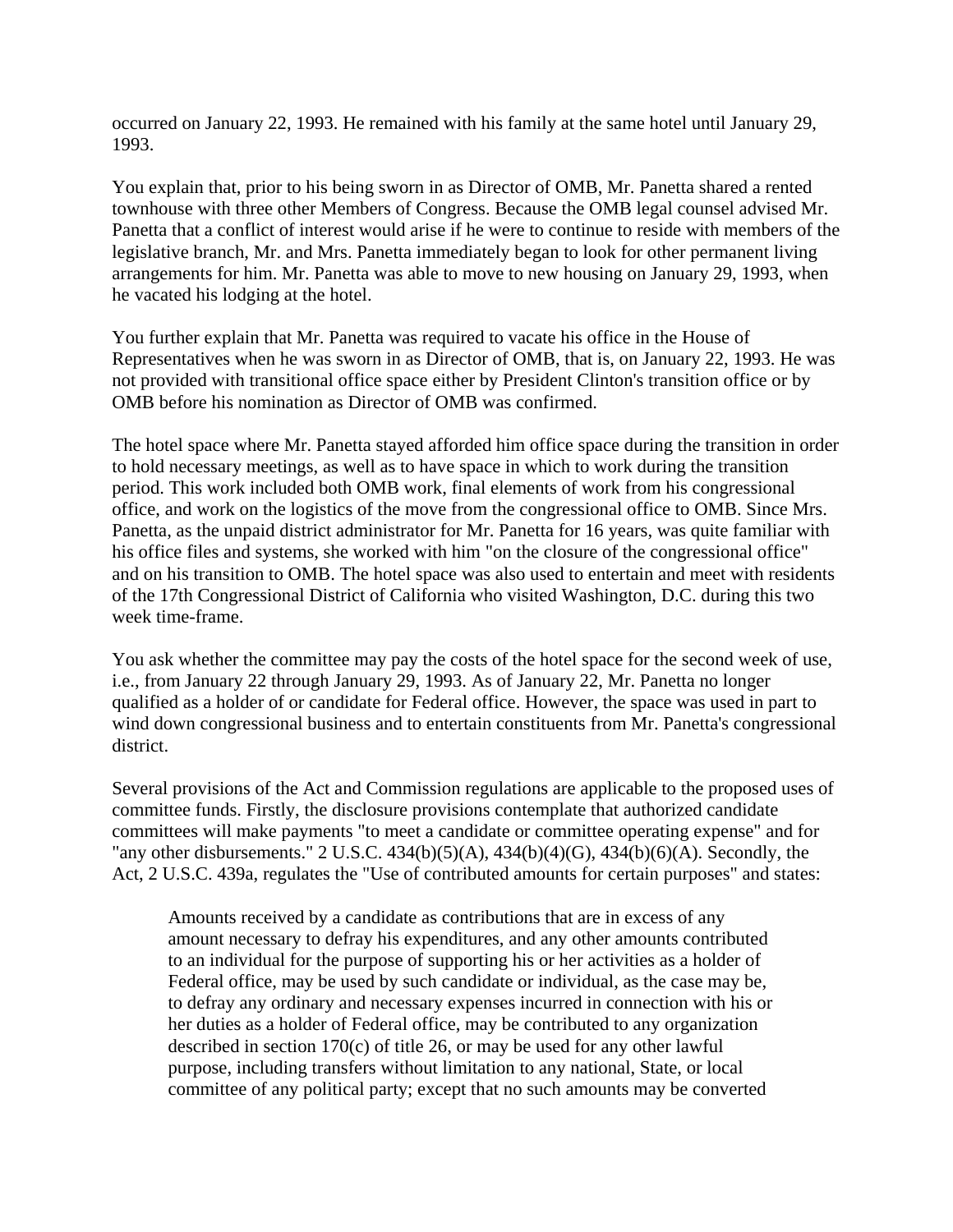by any person to any personal use, other than to defray any ordinary and necessary expenses incurred in connection with his or her duties as a holder of Federal office.

Under this language, a narrow exception to the "personal use" prohibition is carved out for "defray[ing] any ordinary and necessary expenses incurred in connection with . . . duties as a holder of Federal office.<sup>"2</sup> However, "Federal office" for purposes of the FECA is defined as "the office of President or Vice President, or of Senator or Representative in, or Delegate or Resident Commissioner to, the Congress." 2 U.S.C. 431(3), 11 CFR 100.4. Thus Mr. Panetta's current position, Director of OMB, is not considered a "Federal office" for purposes of 2 U.S.C.  $439a.<sup>3/</sup>$ 

Commission regulations define the phrase "excess campaign funds" to mean "amounts received by a candidate as contributions which he or she determines are in excess of any amount necessary to defray his or her campaign expenditures." 11 CFR 113.1(e). The Commission notes that Mr. Panetta was a Member of Congress on January 8, 1980. Had he not served in the 103d Congress, he would have qualified as a "grandfathered" Member and thus been eligible to convert excess campaign funds to personal use. $4/4$  His service in the 103d Congress means that he no longer qualifies under the "grandfather" provision and therefore may not convert any "excess campaign funds" to personal use.

The question thus becomes which of the proposed expenditures are permissible under the Act, and which would be prohibited pursuant to the personal use ban of 2 U.S.C. 439a. If the use of committee funds for the proposed purposes does not constitute a "personal use" and is not otherwise "unlawful," it is permissible under the statute.

In several past advisory opinions the Commission has indicated that some payments by a principal campaign committee would constitute permissible operating expenditures while others would be a prohibited personal use of campaign funds. See Advisory Opinion 1988-13 and opinions cited therein.

In Advisory Opinion 1980-138 the Commission concluded that payment of living expenses of a senator-elect and his family would be impermissible because those expenses would have existed whether or not the senator-elect had been elected and such expenses were not merely "incidental" to his election. In Advisory Opinion 1983-27 the Commission indicated that a defeated House candidate could donate excess campaign funds to an educational foundation, but he "would not be permitted to receive any funds from [the foundation], including, but not limited to, any compensation, loans, awards, grants, or fellowships, until such time as [the foundation] has expended, for purposes unrelated to [his] personal benefit, the entire amount so donated." Only ordinary and necessary expenses incurred on behalf of the foundation as chairman of the board of directors could be reimbursed to the former candidate. Similarly, in Advisory Opinion 1986- 39, the Commission concluded that a defeated candidate's donation of excess campaign funds to a trust for a child would not be a prohibited personal use because it would "not benefit [him] in any apparent financial respect."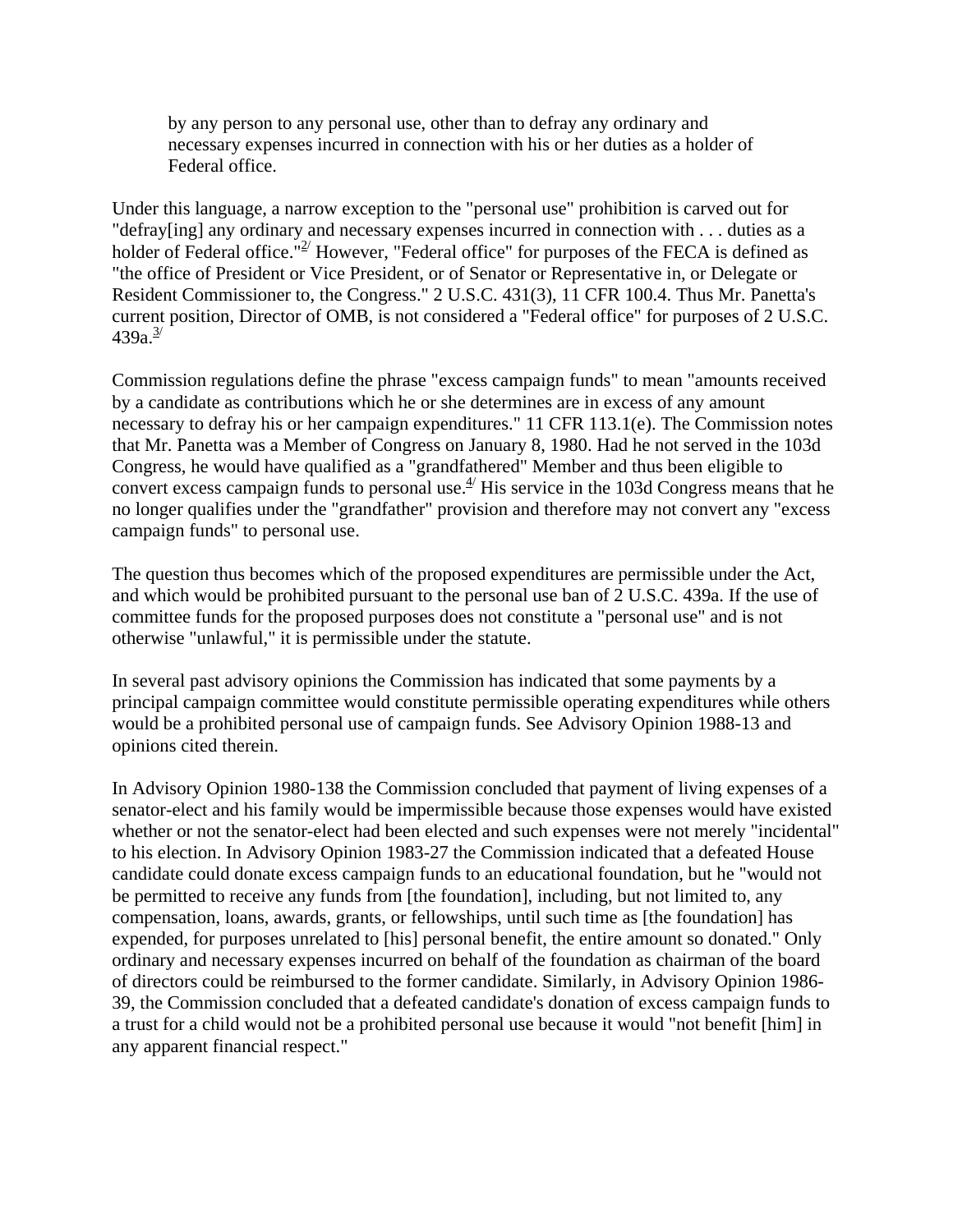Latitude has been given to persons to use campaign funds for what could be termed operating expenditures such as: (1) winding down a campaign headquarters (Advisory Opinion 1980-138); (2) sending holiday greeting cards to thank former campaign staff (Advisory Opinion 1980-123); and (3) establishing a fund for a possible future campaign for Federal or non-Federal office (Advisory Opinion 1980-113). In Advisory Opinion 1981-2, the Commission indicated that the standard was whether the described activity had "an election influencing purpose, either retrospective or prospective."

The Commission also has addressed expenses of winding down the duties of a holder of Federal office. In Advisory Opinion 1978-43, the Commission held that a former Member of Congress who had not sought re-election could use excess campaign funds to employ staff and pay "incidental expenses" for duties which were imposed by virtue of her having been a Member of Congress.

In Mr. Panetta's case, the space at issue was also used to provide lodging for himself and his family, and for start-up activities in connection with his new position at OMB. As already noted, in Advisory Opinion 1980-138, the Commission held that a non-grandfathered Senator-elect could not use campaign funds to pay personal living expenses incurred during the period between the election and the date he would assume his Senate office. Such expenses were considered as not "incidental" to the election since they would exist regardless of the outcome.

Applying these precedents, the Commission concludes that the committee may pay for some portion of the cost of the hotel space used by Mr. and Mrs. Panetta for the period January 22-29, 1993. This conclusion reflects the use of this space by Mr. Panetta and by Mrs. Panetta, to the extent she assisted in this activity, to wind down Mr. Panetta's congressional duties. The percentage chosen should reflect the amount of time and hotel space devoted to these congressional duties, compared to that devoted to OMB duties and personal activities.

The Commission notes that these same precedents control disbursements from committee funds to pay for the initial week's cost, when the space was similarly used to lodge Mr. Panetta and his family, as well as to entertain constituents and for transition work on both congressional and OMB matters. Thus, the committee may use its funds to pay the percentage of Mr. Panetta's total hotel expenses for that week that reflects the amount of time and hotel space devoted by him and Mrs. Panetta to his congressional duties during this period.

(2) Your second question involves certain costs of travel by Mr. Panetta. You ask whether committee funds may be used to cover the costs of Mr. Panetta's travel to and from events such as a Democratic party event held in his former district to honor him for his past congressional service.

The Act allows unlimited contributions or transfers of excess campaign funds to any national, State, or local committee of any political party. 2 U.S.C. 439a, 11 CFR 113.2(c). The Commission notes that the political party events at which Mr. Panetta is the honored guest (or speaker) may also be fundraisers for the party organization that invites him. Expenses incurred in connection with his attendance at such events (with or without a fundraising purpose) would qualify as transfers (in kind) to the appropriate party committee(s), and may be paid from excess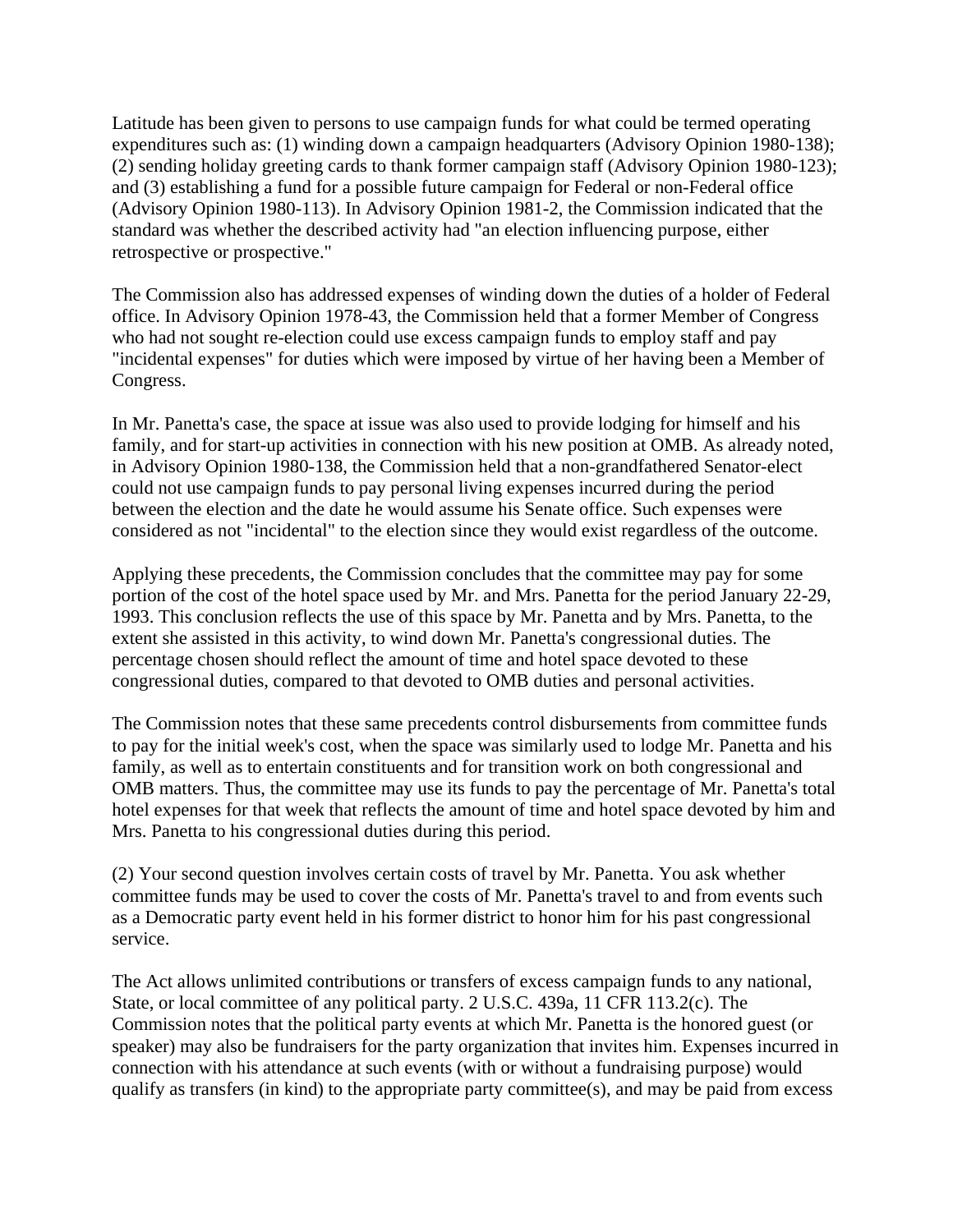campaign funds. The fact that the committee proposes to pay directly for these travel costs, instead of making a transfer to the hosting party committee for this purpose, does not alter the application of the Act in this situation. In either case the party committee would, in effect, incur the same expenses (and realize the same benefit) incident to Mr. Panetta's appearance, and committee funds would be spent in the same amount to defray such expenses (and confer the same benefit).

There may be other situations, however, where Mr. Panetta's appearance is either not as an invited honoree or speaker at a political party event, or where he combines attendance at the party event and personal activity on the same trip. Based on the particular circumstances involved, expenses incurred for these trips could be characterized as personal or mixed use.

If the trip is for mixed purposes, however, campaign funds may be used to pay no more than the transportation costs to and from the event, and any related lodging or per diem costs (generally no more than one day and/or one night per event). Expenses for the days Mr. Panetta spends on personal activity cannot be paid out of campaign funds, because this would be a prohibited personal use of these funds. $\frac{5}{2}$ 

(3) Your third question involves providing money to charitable non-profit organizations that are tax exempt under  $26$  U.S.C.  $501(c)(3)$ . You state the money would be used for such things as fundraising events, drives and membership fees.

The Act at 2 U.S.C. 439a specifically states that excess campaign funds may be contributed to any organization described in 170 $(c)$  of title 26. Since 170 $(c)$  includes tax exempt 501 $(c)(3)$ organizations, excess campaign funds may be freely donated to such organizations.  $\frac{6}{1}$ 

The Commission concludes, however, that charitable contributions, as referred to in 2 U.S.C. 439a, does not include the payment of dues or other membership fees on behalf of a person who is not a Federal candidate or officeholder. Paying these dues or membership fees on behalf of Mr. Panetta, who is not a Federal candidate or officeholder under the FECA, would benefit him in an apparent financial respect and would be a personal use of committee funds in contravention of the Act. See Advisory Opinions 1986-39 and 1983-27.<sup>1/</sup>

(4) You next ask whether, since the "campaign remains intact," committee funds can be used to hire individuals to compile and complete the 1993 midyear report required under the Act. In its Informational Letter responding to Advisory Opinion Request 1976-101, the Commission specifically authorized the use of excess campaign funds to pay the costs incurred for "staff, headquarters, and supplies in order to file Federal Election Commission reports." The Commission here reiterates that it is appropriate to use campaign funds for this purpose. However, since you have not proposed or described any winding down or other committee activity beyond July 31, 1993, the filing date for the midyear report, the Commission does not reach any issues that may be raised if the committee's financial activity continues beyond that date.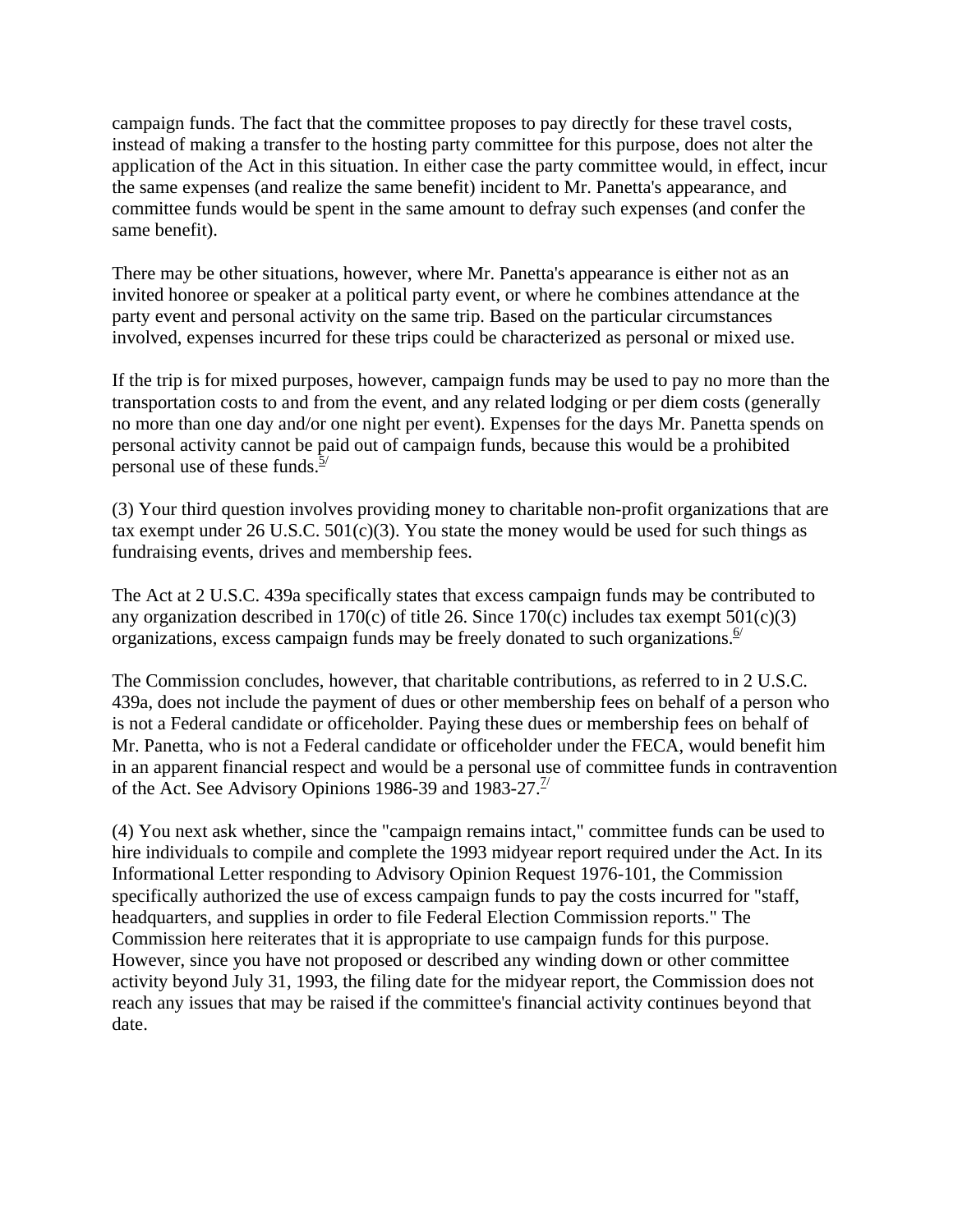(5) Your final question involves committee expenses incurred in maintaining campaign archiving and storage of papers, files and other materials, along with the telephone and clerical costs of winding down previous campaign activity.

The Commission concludes that you may use campaign funds to pay these costs at least until July 31, 1993, the filing date for the 1993 midyear report. See Re: Advisory Opinion Request 1976-101 and Advisory Opinions 1980-138, 1980-123, and 1980-113. Other committee disbursements that are indistinguishable in all material aspects from those permitted by this opinion are also permissible. 2 U.S.C. 437f(c)(1). The Commission would review the facts and circumstances pertaining to committee activity after July 31 in order to consider whether further disbursements for similar purposes are permitted. The committee may submit another advisory opinion request to present any questions it may have with respect to disbursements it proposes to make after July 31, 1993.

The Commission notes that all committee payments for those purposes allowed by this opinion are required to be reported by the committee as either other disbursements (for payments covered in questions one, two, and three), or as operating expenditures (for payments covered by questions four and five). 11 CFR 104.3(b)(2), 104.3(b)(4)(i), 104.3(b)(4)(vi). In addition, the itemized disclosure of the committee's payments (i.e. other disbursements) for Mr. Panetta's travel to political party events (covered in question two) should describe the purpose of the payments as "travel expenses/transfer (in-kind) to party committee of excess funds." 11 CFR  $104.3(b)(4)(i)(A)$ .

The Commission expresses no opinion as to the possible state and Federal tax ramifications presented by this request since those issues are not within its jurisdiction. See, for example, IRS Reg. 1.527-5(c)(1) and IRS training manual, Exempt Organizations, 1992, at 469, 470 (principal campaign committee of former candidate not allowed to remain in existence for longer time period than reasonably necessary to wind up affairs of past campaign). For the same reason the Commission expresses no views as to the possible application of other Federal statutes or regulations to the proposed activity.

This response constitutes an advisory opinion concerning application of the Act, or regulations prescribed by the Commission, to the specific transaction or activity set forth in your request. See 2 U.S.C. 437f.

Sincerely,

(signed)

Scott E. Thomas Chairman

Enclosures (AO's 1992-4, 1992-1, 1988-13, 1986-39, 1983-27, 1982-57, 1981-2, 1980-138, 1980-123, 1980-113, 1978-43 and Re: AOR 1976-101)

ENDNOTES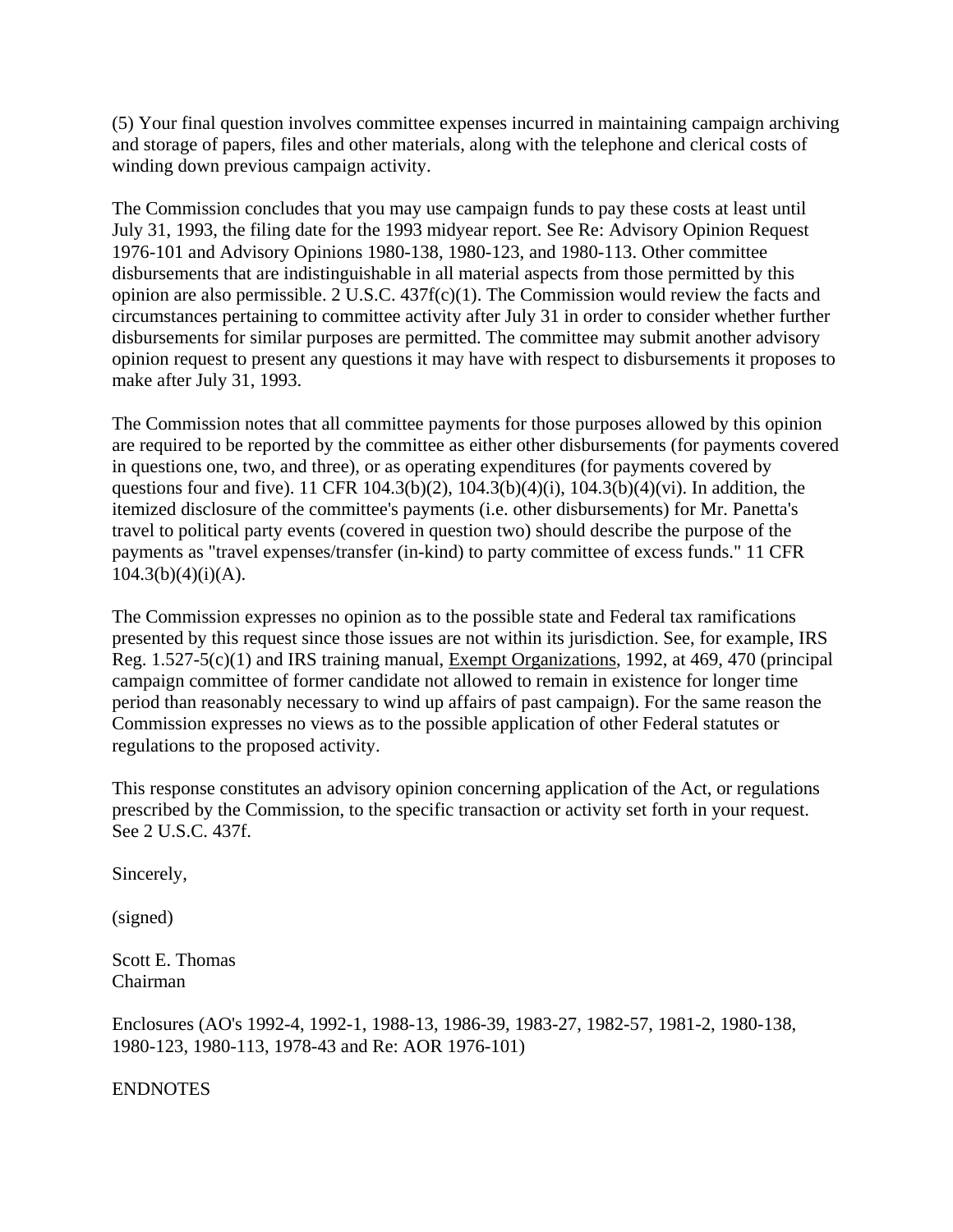1/ The committee's most recent report includes activity through December 31, 1992 and indicates that it has \$100,773 in cash on hand and \$2930 in outstanding debts and obligations. The committee also reported total receipts of \$280,134 and total disbursements of \$396,295 for calendar year 1992; its reported cash on hand on January 1, 1992, was \$216,923.

2/ The Commission notes that the Legislative Branch Appropriations Act, 1991, codified a preexisting House rule into law governing both Houses. The cited act generally bars the use of campaign contributions (and other funds not appropriated by the Congress) to maintain an "unofficial office account" or to defray "official" expenses. 2 U.S.C. 59e(d). See also House Rules 43 and 45, and Senate Rule 38.

3/ The Commission notes that Advisory Opinion 1980-113 considered, in part, the use of excess campaign funds to pay certain expenses of a State officeholder. The facts involved an elected State officeholder who was concurrently a Federal candidate in the 1980 Federal election cycle and proposed to use excess campaign funds "in carrying out his official State duties." The Commission viewed this use as a "lawful purpose" under the Act, and in doing so implicitly recognized that its regulations define an "office account" to include those established for an individual who was both a candidate for Federal office and who held an elected public office at the State level, or for one who held a Federal office as defined by the Act. 11 CFR 113.1(b), 113.1(d). Such office accounts are no longer permitted for Members of either house of Congress, and since its issuance 12 1/2 years ago the Commission has never relied on this opinion for the proposition that excess campaign funds can be used for the expenses of holding any public office such as an appointed office in the Executive Branch of the Federal Government. Accordingly, the Commission expressly concludes here that Advisory Opinion 1980-113 is superseded to the extent it held that 2 U.S.C. 439a permits a former candidate for Federal office to spend campaign funds for expenses related to that person's position as a holder of State office or any office which is not a Federal office as defined in the Act.

4/ The Federal Election Campaign Act Amendments of 1979, Pub. L. 96-187, amended 2 U.S.C. 439a to prohibit any candidate or Member of Congress not in office on January 8, 1980 from converting any excess campaign funds to personal use, but allowed uses of such funds for the purposes set out in the statute. The Ethics Reform Act of 1989, Pub. L. 101-194, further amended this section to prohibit any Member of Congress who serves in the 103d or a later Congress from converting excess campaign funds to personal use as of the first date of such service. Mr. Panetta was sworn in as a Member of the 103d Congress on January 5, 1993.

5/ The Commission notes that its campaign travel allocation regulations would not govern the situation you pose since Mr. Panetta is not a candidate for Federal office and since the described travel by him would not appear to be on behalf of any Federal candidate. See 11 CFR 106.3. Furthermore, the exemption for travel expenses on behalf of a political party committee is not implicated here since Mr. Panetta's expenses would be reimbursed by the committee and not paid from his personal funds. See 2 U.S.C. 431(8)(B)(iv), 11 CFR 100.7(b)(8).

6/ The Commission notes that some of your proposed recipients, e.g., chambers of commerce, may not qualify as  $501(c)(3)$  organizations. Donations to such other recipients may still qualify